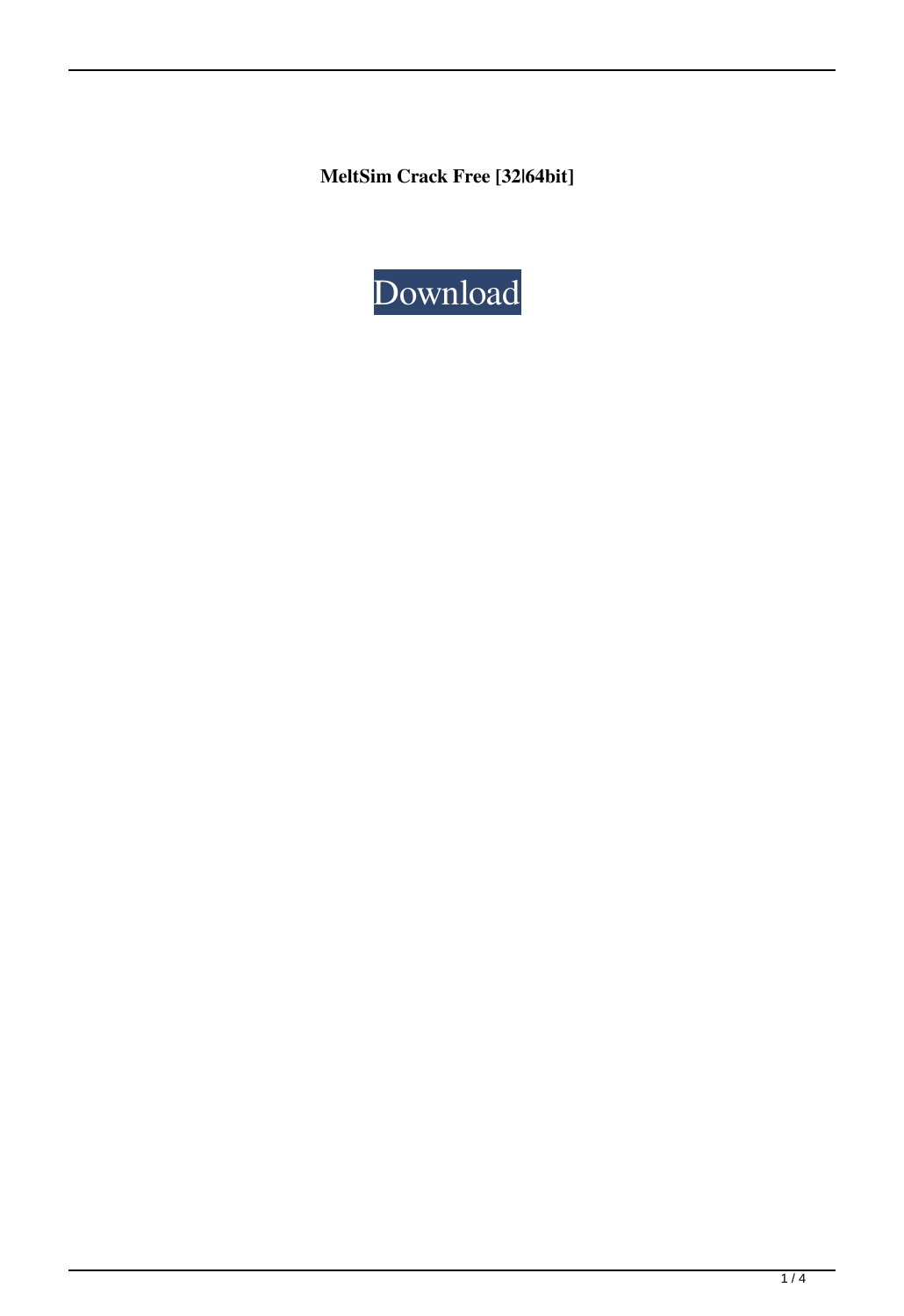# **MeltSim Crack + X64**

Users can calculate any of the following changes in structure upon thermal denaturation: 1. Breadths. 2. Amplitudes. 3. A plot of Tm vs. "distance" or %G+C content. 4. A plot of amplitude vs. "distance" or %G+C content. 5. The number of base pairs in loops of prescribed size. 6. the probability distribution of loop sizes. 7. The "disintegration" energy, in Kcal/mol, of the entire molecule or groups of subunits. This energy is used to set the energy bias and temperature for runs at non-zero T. The basic operation of the program is simple and straightforward. Each state of the model can be specified by an integer vector, and the melting curve can be plotted in terms of either the variable number of base pairs per loop, or loop size. MeltSim Serial Key has been used to calculate the properties of DNA mutants, polymerases, RNA, and proteins. This includes the simultaneous calculation of the properties of the entire genome of Ph. coli, the Haemophilus influenzae Rd genome, and one polymerase (the T7 transcription system), over a wide temperature range. Cracked MeltSim With Keygen distinguishes itself from other thermal denaturation programs by a number of features: - The calculation of the mathematical functions of transition amplitude (A) and transition breadth (B). The Fixman-Friere approximation of loop entropy has the advantage of being simple and computationally inexpensive. It could be used to derive these functions in a simple way. - The estimation of loop entropy by a sum of exponentials, which was found to be relatively accurate over a wide range of temperatures, G+C contents, and loop sizes. It has the advantage of being independent of the number of base pairs per loop. - The calculation of melting curves and profiles in the presence of energy biases or temperature biases. - The calculation of the extent and location of both coarse and fine melting transitions. - The use of implicit Monte-Carlo simulations. A list of candidate solutions is generated, and the two lowest energy candidates are selected, based on the user's criterion, to achieve more accurate Tm and melting curves for complex sequences. - Plots, including contour plots, of the number of DNA base pairs in loops, as a function of temperature. - Sequence "complements", defined as pairs of complementary (palindromic) oligonucle

# **MeltSim Crack+ Torrent (Activation Code) Free Download**

The program calls the Fodor & Seltzer Monte Carlo algorithm of evaluating the combined Fodor-Seltzer model of DNA for obtaining more accurate parameters than Poland's. One-point incremental update can be used to obtain Tm, amplitude and Breadth along with their derivatives. Also uses Fodor's permutation approximation to entropy and can be used to calculate Tm for multiregional sequences that is greater than Poland's algorithm can handle. There are many features of MeltSim including: Table of transition profiles for all sequences within a given period. Possibility to select a library of DNA structural parameters or parameter combinations that work best. Fitting of sequential structural parameters and the results of the curve fitting can be reviewed. For fitting of a single library of parameters the user can select any DNA sequence of his/her choice, use incremental or automatic adjustment of parameter values for each sequence, provide an initialization file with parameters and parameters that work best along with fitting of the curve. Numerical Parameters: N represents the number of base pairs K is calculated from N such that and r represents the root mean square distance between base pairs e is the base-pair distance for total energy in kcal/mol. Contact/smooth parameter-? represents the probability that the first base pair of a sequential base pair pair is contacted or smoothly. Thus, a low value of  $? = 0.5$  makes it more likely that the first base pair of a base pair pair is a contact and low value of  $? = 0.25$  makes it more likely that the first base pair of a base pair pair is a smooth. If a base pair is contacted, it moves to the end of the sequence at its nearest neighbor base. If two adjacent base pairs in the same strand are contacted, the contacting bases are shifted to the free end of the sequence. If a base pair is smoothly, its nearest neighbors remain the same. RPEQ: MeltSim calculates a qth root of the partition function to obtain the expression for the absolute entropy which is used as the dimensionless thermodynamic reference state for the calculation of relative entropy. Empirical Parameters: Tm values in degrees C for genomic sequences are adjusted by the RPEQ/MeltSim calculation. The RPEQ for these sequences will differ slightly from the sequences which have a GC content of around 50%, since the base- a69d392a70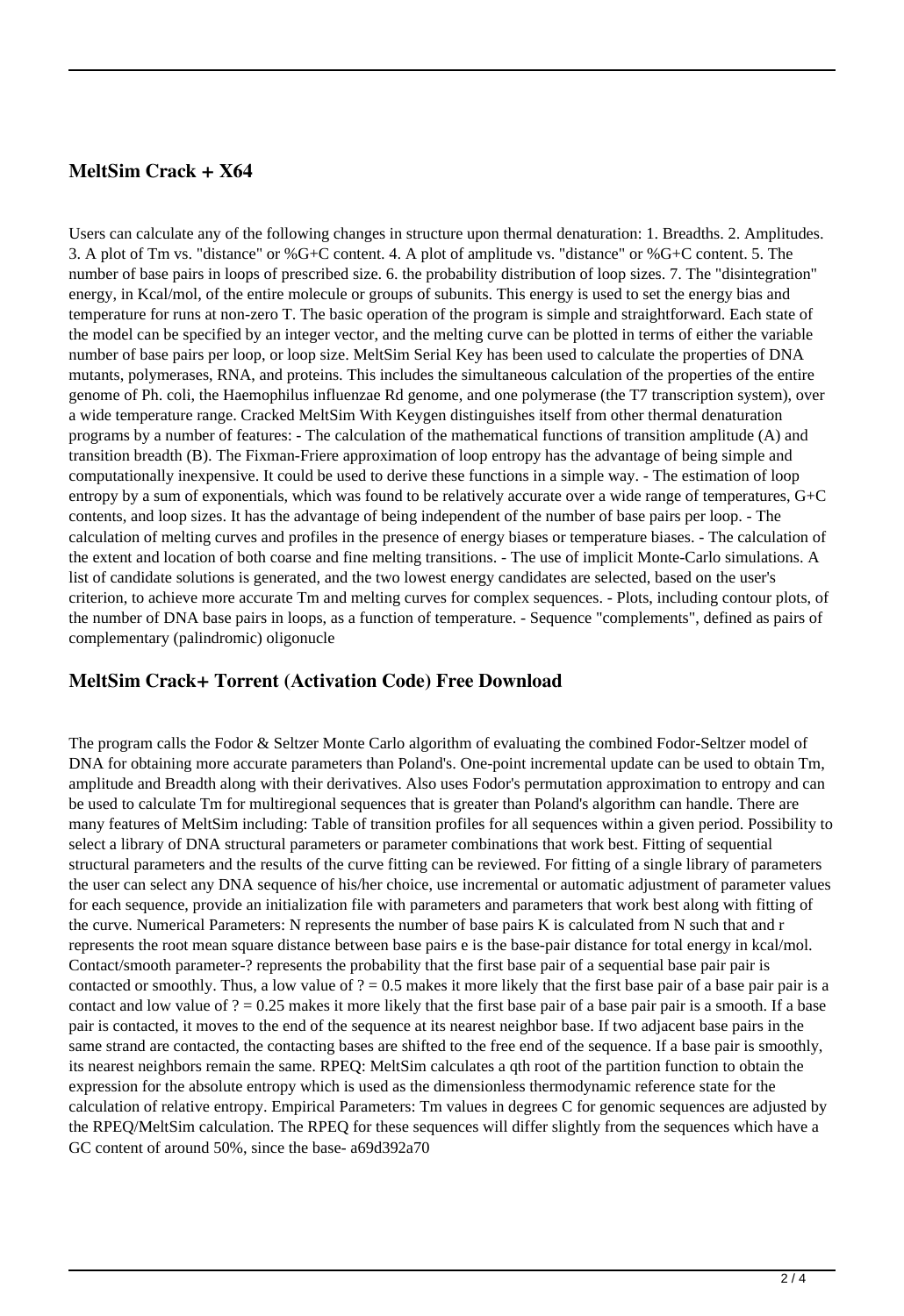### **MeltSim Crack+ Download [Latest-2022]**

MeltSim is a statistical-mechanical program for calculating melting (denaturation) curves (derivative profiles) and maps of DNA, from genes to genomes. The model is the one-dimensional Ising lattice to which loop entropy has been appended. The original algorithm is that of Poland  $\&$  Scheraga and Poland, with the Fixman  $\&$  Friere approximation of the loop entropy by a sum of exponentials. Parameters in Poland's original algorithm were evaluated by Blake  $\&$ Delcourt and provide near-quantitative agreement between observed and calculated Tm, amplitudes, breadths, and areas of transitions obtained under equilibrium conditions. The program stores the results of the operation in a log file that allows you to review important information and operations. MeltSim Usage: MeltSim is a statistical-mechanical program for calculating melting (denaturation) curves (derivative profiles) and maps of DNA, from genes to genomes. The model is the one-dimensional Ising lattice to which loop entropy has been appended. The original algorithm is that of Poland  $&$  Scheraga and Poland, with the Fixman  $&$  Friere approximation of the loop entropy by a sum of exponentials. Parameters in Poland's original algorithm were evaluated by Blake & Delcourt and provide nearquantitative agreement between observed and calculated Tm, amplitudes, breadths, and areas of transitions obtained under equilibrium conditions. The program stores the results of the operation in a log file that allows you to review important information and operations. MeltSim Parameter File: MeltSim provides user adjustable parameters to control the scanning modes. The file (meltsim.params) is a text file that contains key definitions for use in the operation. Separate sections in the file contain control values for: scanning mode (off, ext, inh, int) number of scans (1, 2, 4, 8, 16) start of sequence (1, 5, 10, 20, 30,...) end of sequence (1, 5, 10, 20, 30,...) scan accuracy (off, 5, 10, 20, 30,...) number of states (1, 2, 3) max states and rep (1, 3, 10, 50) minimum parameter (0.5, 1.0, 2.0, 3.0) free energy estimation (off

#### **What's New in the?**

Meltsim is a simple program that calculates the derivatives of the Ising lattice model (or Poland & Scheraga) with respect to temperature for a given sequence. It is a general purpose software for modelling the thermal denaturation of DNA, transcribed and untranscribed. It performs numerical derivatives under equilibrium conditions, at constant external field, at constant pressure, or under the assumption of a constant concentration, any temperature. We get the derivatives w/r/t temperature, external field, pressure and p/T. There are some additional options available: Lattice geometry The lattice model with a Tm calculated is the Ising model, and has one degree of freedom per base pair. This is called the one-dimensional lattice. Here, the lattice has two states, open or closed. Since the model is in one dimension, the melting is independent of the direction. For example, for two polymers of opposite strands, the melting point is the same regardless of whether melting is from the 5' to 3' end or vice-versa. In order to approximate the continuous equation, we introduce the probability that a base pair is open, which is 1 when it is open, and 0 when it is closed. If the probability that a base pair is open is constant across the chain, it is called the open probability or open probability. Lattice parameters The lattice has some parameters, the lattice size and the loop size. The lattice size is the number of base pairs, which determines the size of the base pair along which the temperature is given. The loop size is the number of base pairs in a loop, and has a direct effect on the number of loops that can form. Since Tm is dependent on the loop size as well as the loop open probability, it is possible to fix the loop size and vary the loop open probability. The larger the loop size, the larger the dependence on loop size. This will make the model more valid, but will also make the calculations slower. The melting curve is dependent on the number of loops that can form, while the first derivative is not. It is also possible to fix the loop size and vary the loop open probability. In this way, if one wants to compare transcipts of genes between different organisms, the loop size should be the same for all genes, and the base pairs per loop should also be the same for all genes. Otherwise, the models will have different